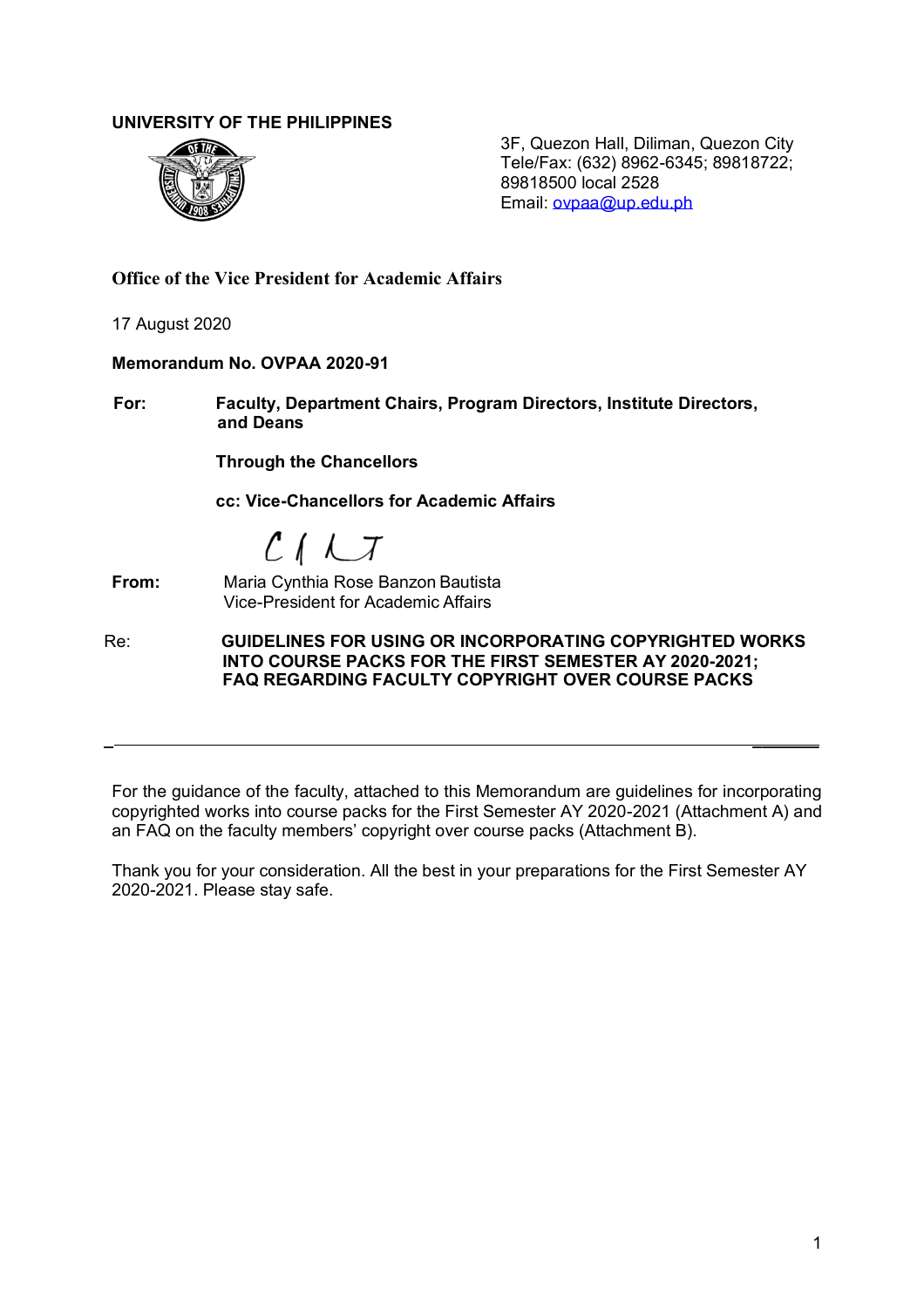# **ATTACHMENT A**

# **GUIDELINES FOR USING OR INCORPORATING COPYRIGHTED WORKS INTO COURSE PACKS FOR THE FIRST SEMESTER AY 2020-2021**

1. Copyright protects all literary and artistic works including software. Even works made freely available on the Internet by the author or publisher are protected by copyright. For example, as copyright owner or holder, the author or creator has the right to grant members of the public the right to reproduce, distribute, make derivative works out of the copyrighted work for non-profit educational purposes without charging a license fee. (See for instance the concept of "copyleft"<sub>1</sub> as well as the Creative Commons licenses<sub>2</sub>). Works made available to users on paid sites are likewise covered by copyright.

Please carefully read the copyright licenses for works that you intend to include in your course packs to see what rights have been granted and the limitations to the exercise of these rights etc3.

Copyright vests from the moment of mere creation<sub>4</sub>. Unpublished letters<sub>5</sub>, draft articles, research papers or manuscripts are covered by copyright.

As a general rule, if the work is covered by copyright, you cannot:

- a. Photocopy, copy, or distribute a copy of the work or substantial portion of it;
- b. Make a copy of the work or substantial portion of it available;
- c. Make a derivative work;<sup>6</sup> and,
- d. Link to an unauthorized copy appearing on the Internet.7

However, the Philippine Intellectual Property Code8 (IP) excludes from copyright protection underlying ideas, procedures, systems, methods or operations, concepts, principles, discoveries or mere data as such, even if expressed, illustrated, or embodied in a work. Copyright protects the form of the expression of ideas not ideas *per se*. It also excludes from copyright protection news of the day <sup>9</sup> or items of press information; official texts of legislative, administrative or legal nature; and any work of the Philippine Government10. Such excluded

1 https://opensource.com/resources/what-is-copyleft

2 https://creativecommons.org/licenses/by/4.0/

<sup>3</sup> Please visit for instance the licenses for UP's subscriptions to databases, journals and the like

- 4 172.2 of the IP Code
- 5 |Sec 178.6 IP Code
- 6 Sec 173 IP Code

7 For more information refer to Sec 177 IP Code

<sup>8</sup> For a PDF copy of the IP Code, see https://www.ipophil.gov.ph/intellectual-property-code-implementing-rulesand-regulations/.

<sup>9</sup>ABS CBN VS Felipe Gozon et al. GR 195956 March 11 2015 citing Baker vs Selden's distinction between ideas and expression. A news event must be distinguished from the news footage covering such event which may be copyrighted. "An idea or event must be distinguished from the expression of that idea or event"

<sup>10</sup> A work of the Government of the Philippines is a work created by an officer or employee of the Philippine Government or any of its subdivisions and instrumentalities, including government-owned or controlled corporations as part of his regularly prescribed official duties. Sec 171.11 of the IP Code. Note however that under 176 IP Code permission must be obtained from the government office concerned if the work will be used for profit.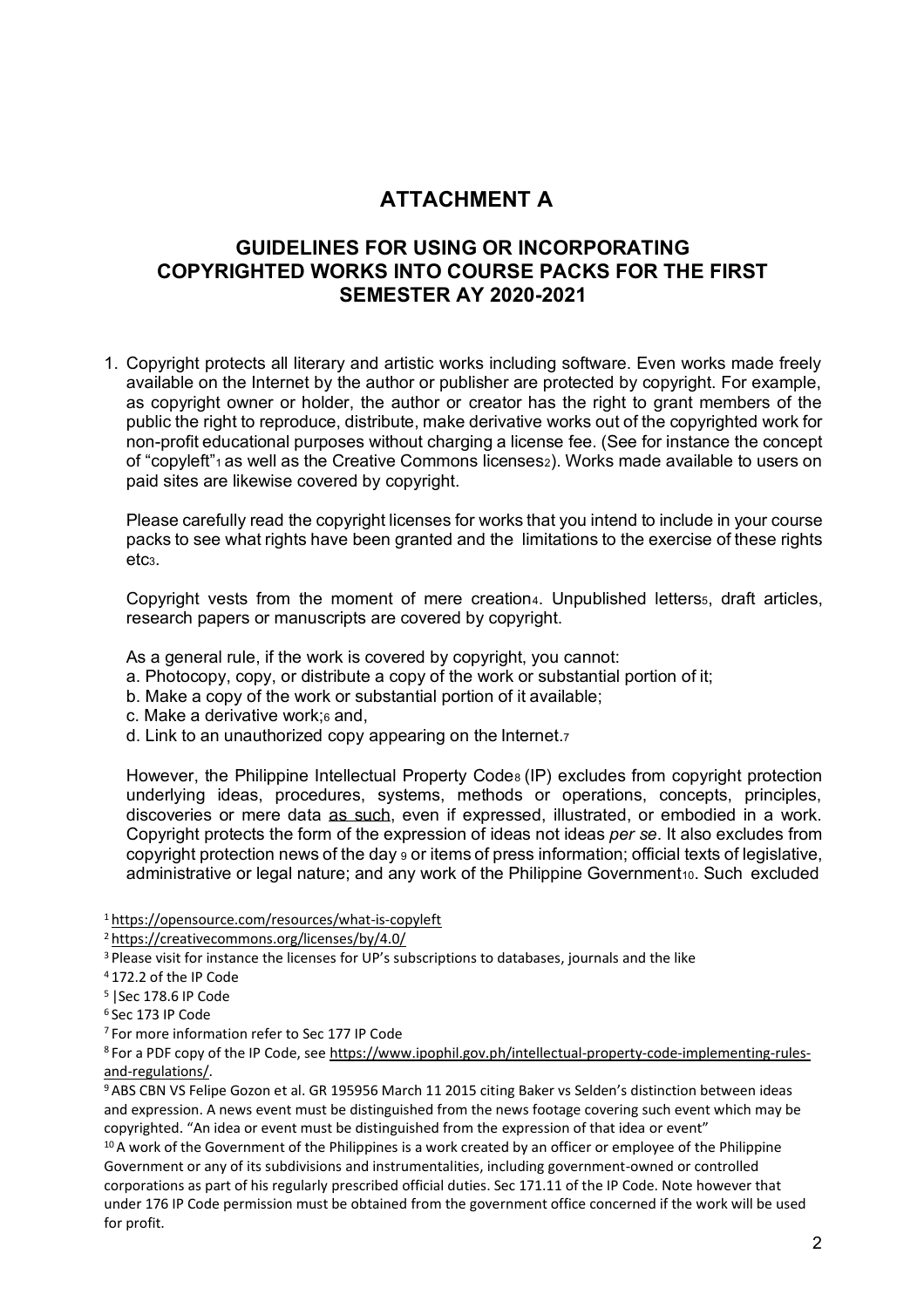subject matter may be used in the course packs since these are not protected under copyright.

2. Copyright also has limited duration. The duration of copyright is generally, lifetime of the author plus 50 years. Photographs and audiovisual works are only protected for 50 years from publication or production. Broadcasts are protected for 20 years from broadcast.11 Once the period lapses, the work falls into the public domain and any person can make use of it.

Further, UP as a state university can optimize the protection granted to it under the IP Code to achieve its objective of providing educational materials to its students especially during this emergency.

Section 184.1 (e), (f) and (h) of the IP Code expressly provides that: "Sec. 184. Limitations on Copyright.- 184.1. Notwithstanding the provisions of Chapter V, the following acts shall not constitute infringement of copyright:

#### xxx

"(e) the inclusion of a work in a publication, broadcast, or other communication to the public, sound recording or film, if such inclusion is made by way of illustration for teaching purposes and is compatible with fair use: Provided, That the source and of the name of the author, if appearing in the work, are mentioned;

(f) The recording made in schools, universities, or educational institutions of a work included in a broadcast for the use of such schools, universities or educational institutions: Provided, That such recording must be deleted within a reasonable period after they were first broadcast: Provided, further, That such recording may not be made from audiovisual works which are part of the general cinema repertoire of feature films except for brief excerpts of the work;

xxx

(h) The use made of a work by or under the direction or control of the Government, by the National Library or by educational, scientific, or professional institutions where such use is in the public interest and is compatible with fair use."

#### xxx

As a State University, Sec.184.1 (e) of the IP Code especially gives UP wide latitude in the use of copyrighted works especially since the use is for the public interest and is for a noncommercial purpose.

In addition, Sec. 185 provides that the fair use of a copyrighted work for criticism, comment, teaching including limited number of copies for classroom use, scholarship, research, and similar purposes is not an infringement of copyright. While there are 4 factors to be considered in determining fair use (purpose of the use; nature of the copyrighted work; amount and substantiality of portion used; and effect of use upon the potential market of the work), Sec. 185 expressly provides that the use of copyrighted work for teaching is not an infringement of copyright provided the number of copies made available is limited. **The use of copyrighted works to provide educational materials to students during a pandemic highlights the public interest involved in the use of the materials.**

Section 187 of the IP Code also exempts from copyright infringement the private reproduction by a natural person exclusively for research and private study of a published work provided it is not the entire book or a substantial portion of the book or the entire compilation of data.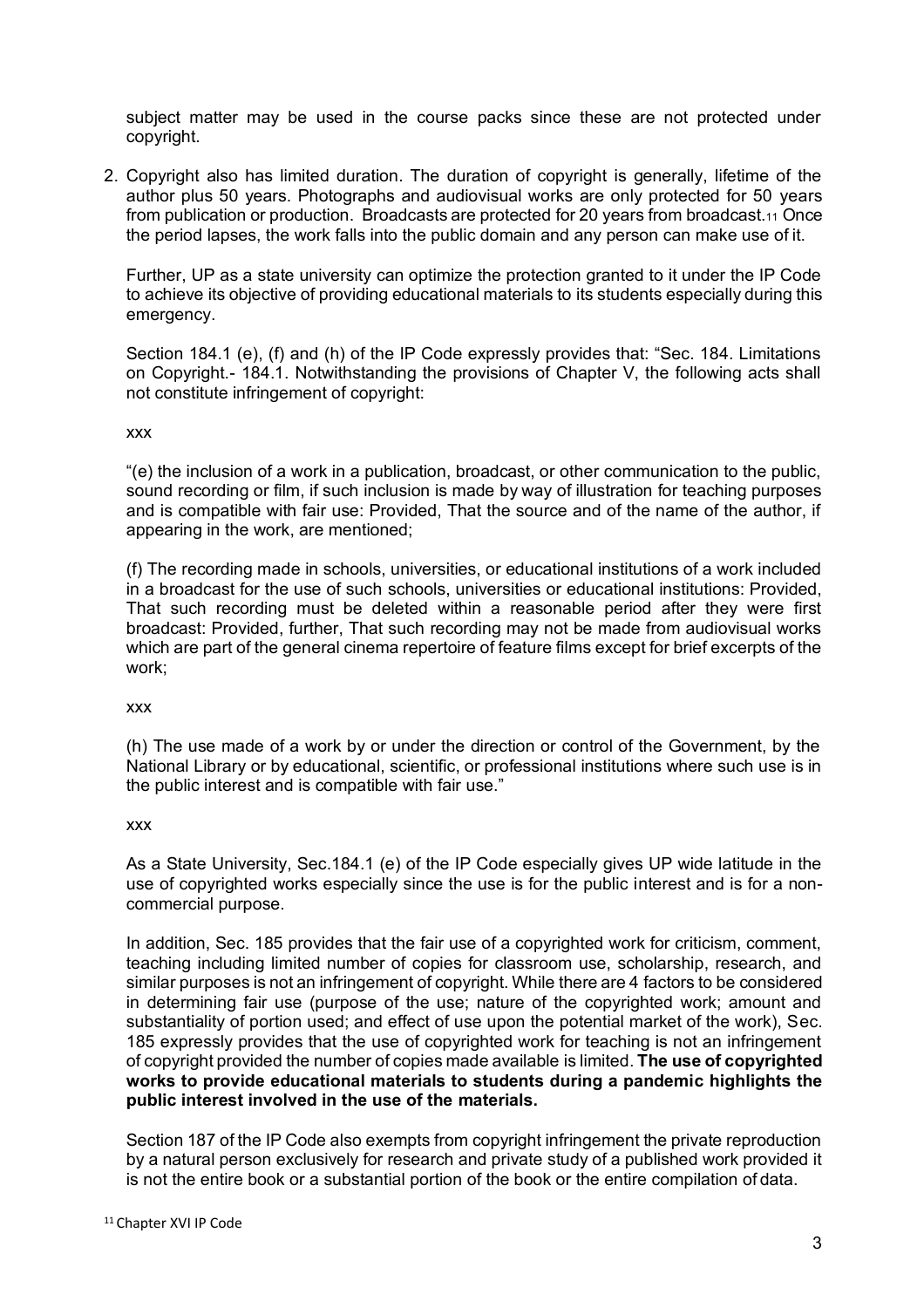- 3. You can use the work in the course packs if:
	- a. permission is obtained from the copyright owner (author or publisher) or authorof the unpublished work;
	- b. you provide links to the work on your course pack that is freely available or authorized copy on the Internet or from UP's authorized subscriptions;
	- c. the copyright over the work has expired;
	- d. the work is not protected under copyright (e.g. work of the Government; official legislative or administrative text; news of the day; ideas, concepts, etc.);
	- e. your use is pursuant to Sec. 184.1 (e), (f) and (h) of the IP Code (quoted above) and the use is not abusive or does not unreasonably prejudice the rights of the copyright owner;
	- f. the course pack does not reproduce an entire book or a substantial portion thereof or an entire compilation of data<sub>12</sub>. If the course pack requires the use of the entire book or a substantial portion, faculty members must require that students procure an authorized copy of the book;
	- **g. under fair use provided the number of copies are limited for the students' use. Printed and online course packs must contain a notice that students should not reproduce or distribute the copy of the copyrighted materials provided to them in the course pack since it is limited for their personal use; and,**
	- h. the work is released on a Creative Commons License (see reference link above).
- 4. In case of any complaint of copyright infringement, such complaint must be received by the Office of the Vice-President for Public Affairs (OVPPA) through its email copyright.ovppa@up.edu.ph It must be referred to the Office of the Vice-President for Academic Affairs (OVPAA) through its email copyright.ovpaa@up.edu.ph no later than five (5) days from receipt of the complaint. The OVPAA shall then contact the person alleged to have infringed the copyrighted material in order to allow such party to respond to the complaint no later than ten (10) days after receiving the referral from the OVPPA. In the meantime, the OVPAA shall expeditiously order the removal or disable the public access to the allegedly infringing material. The University will resolve the complaint no later than thirty (30) working days after receiving it.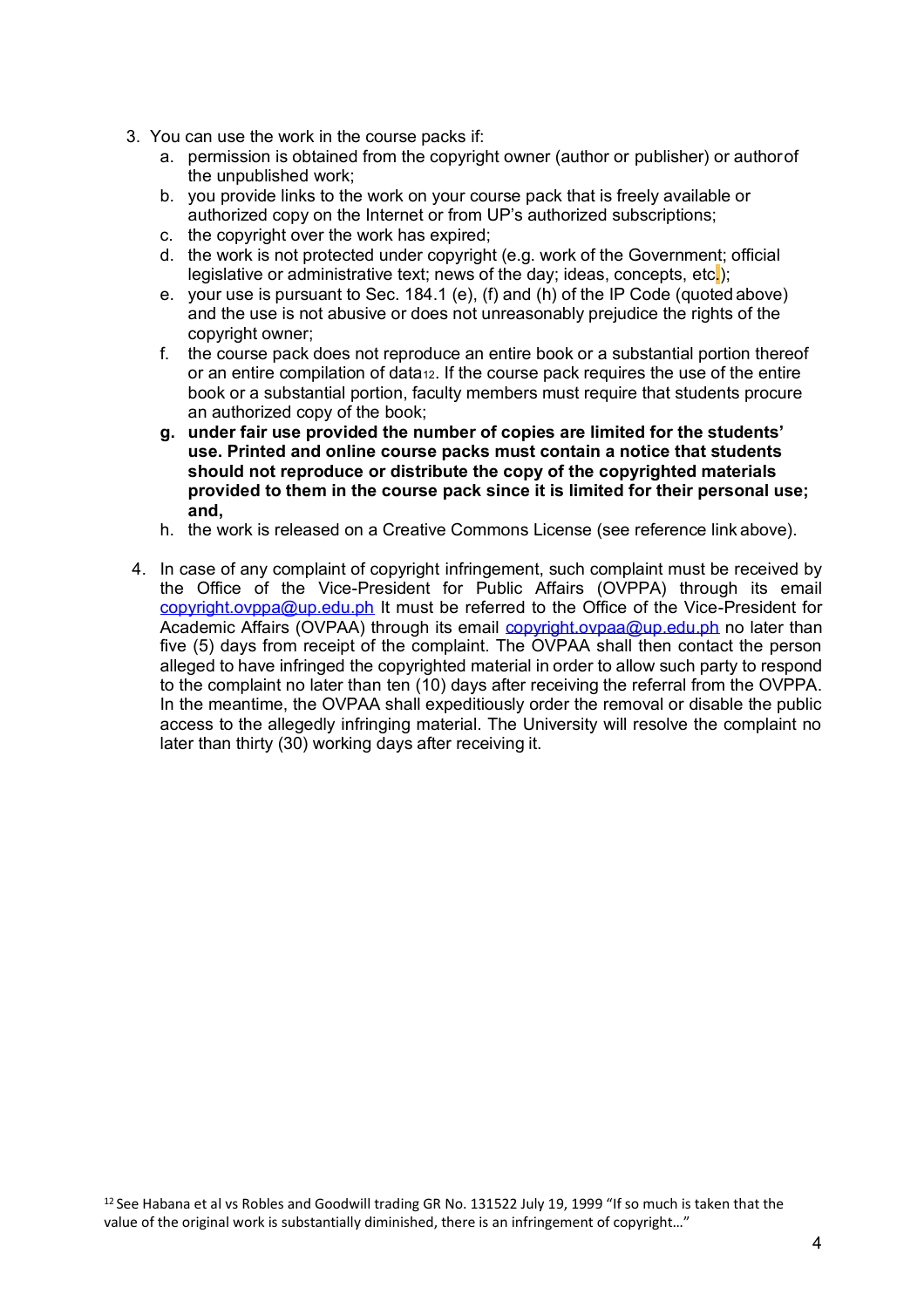# **ATTACHMENT B**

# **FREQUENTLY ASKED QUESTIONS REGARDING FACULTY MEMBERS' COPYRIGHT OVER COURSE PACKS**

## *1. What learning materials can be protected by copyright?*

All original literary, artistic and musical works are protected by copyright unless excluded by law (the IP Code).

Learning materials (e.g. text, videos, codes, protocols, process, procedures, design, et al.) are copyrightable for as long as they are literary and artistic works; and, these works are original, expressed in tangible form (data stored included) and there is work of authorship. (IP Code 172/ 173)

The following are excluded from protection by law: "any idea, procedure, system, method or operation, concept, principle, discovery or mere data as such, even if they are expressed, explained, illustrated or embodied in a work; news of the day and other miscellaneous facts having the character of mere items of press information; or any official text of a legislative, administrative or legal nature, as well as any official translation thereof." (IP Code 175) In addition, no copyright shall subsist in any work of the Government of the Philippines. (IP Code 176)

# *2. Does a faculty need to file for copyright protection?*

No. But a faculty may opt to register and deposit two copies of the work before the National Library. If the work is in the field of law, the registration and deposit will be made before the Supreme Court. Registration can be done online.

## *3. Who owns the learning materials, the faculty or university?*

a. The learning materials as a property (or a fruit one's labor) should be distinguishedfrom the copyright of the literary or artistic works contained in the learning materials (IP Code 181).

To illustrate, the hard copy of a textbook (as a learning material) may be owned by a student who lawfully purchased the same. However, the copyright over the text, illustrations etc. contained in the book remains with the author. (IP Code 181).

Ownership over learning materials (as distinguished from copyright) will be determined by an agreement or contract between the faculty and university.

b. If the question refers to ownership of copyright over the learning material itself, as a form of derivative work consisting of a "collection of literary, scholarly or artistic works, ...etc.", it is possible for copyright to subsist over the learning material independent of the copyright over the said collection of literary, scholarly and artistic works, etc. .." A learning material may be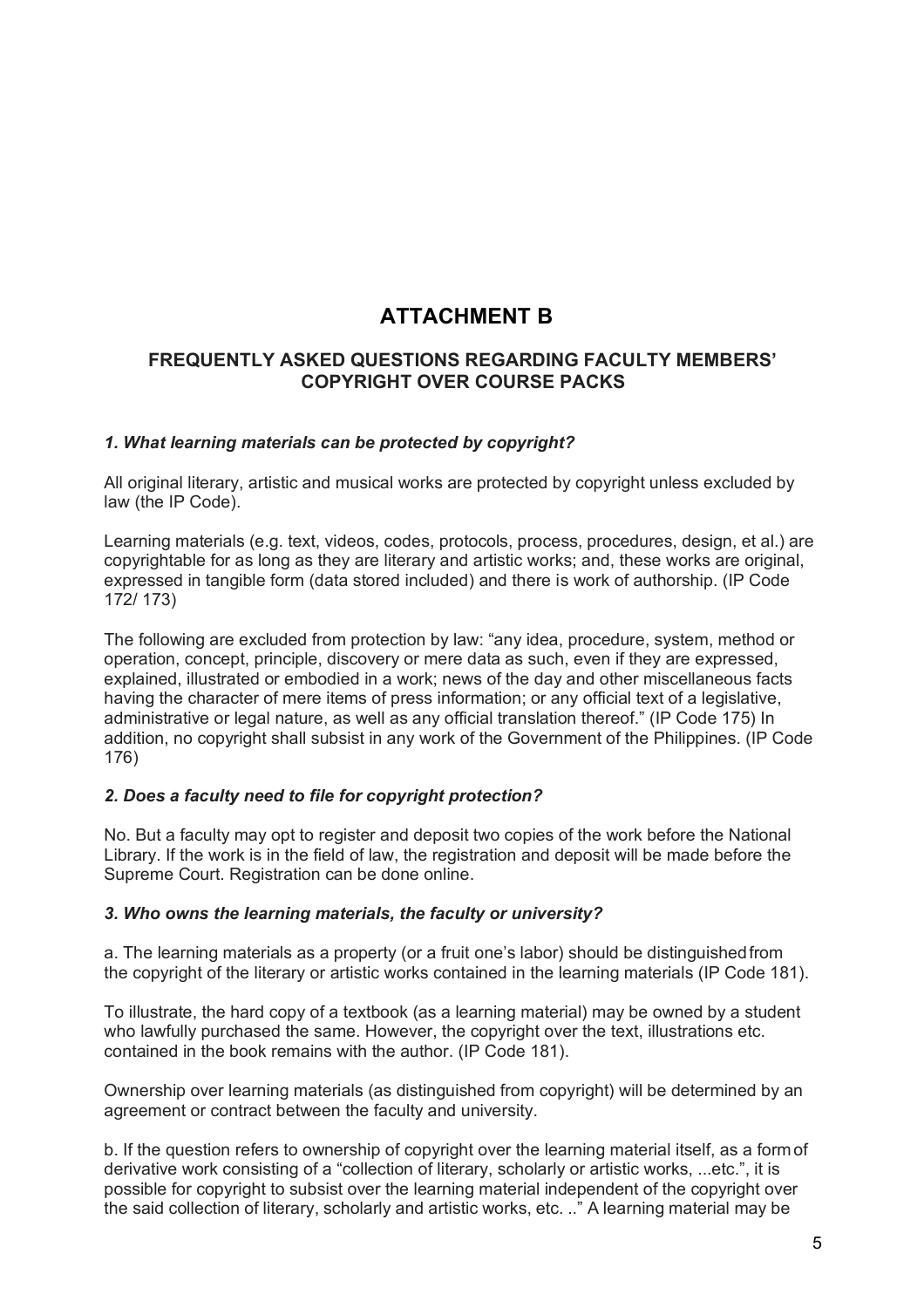copyrightable (as a derivative work), provided it is "original by reason of the selection or coordination or arrangement of their contents." (IP Code 173.1b)

As a rule, ownership of copyright over the learning material itself (as a derivative work) is with the creator of the said material. However, the said copyright may be assigned to the University. The assignment does not necessarily mean an assignment of the copyright over the collected works, which could be owned by third party authors.

## *4. If the learning material is made by several faculty members, do they haveequitable ownership of the material?*

In the event a particular course pack prepared by several faculty members is deemed to have originality, ownership of the material will depend on the intention of the faculty members which should be agreed upon before they start creating the work of "joint authorship".

As a rule, the IP Code 178.2 shall apply governing works of joint ownership. The rights of the joint authors will be governed by the rules on co-ownership. If the work of joint authorship can be "used separately and the author of each part can be identified", the author of each part shall be the owner of the copyright he has created.

It is also possible for several faculty members to create a "collaborative work" (IP Code 171.2). It is a work created by two or more natural persons with the understanding that it will be disclosed by one of them under his name and that contributing natural persons will not be identified. The authors will have to agree on copyright ownership, otherwise IP Code 178.2 may apply.

## *5. Do they have to have formal agreement in terms of contributions?*

In the instance cited in Item 4 above, it is highly recommended that they have a formal agreement before they start creating the work of joint ownership. The agreement will define their intention and ownership over the work contributed.

## *6. Can a learning material be reused in another course pack by another faculty member even without consent from the author?*

No.

If the "use" amounts to reproduction, publication, distribution, translation or adaptation, rental, public performance, etc., without consent from the author, of the whole or substantial portion of the learning materials, these acts constitute an infringement of the author's copyright; and also the copyright of third party authors whose works are contained in the learning materials.

## *7. Does this mean that faculty members cannot share their course packs with other SUCS or higher education institutions as part of UP's public service mandate?*

Faculty members may share their syllabi or study guides. As to course packs that are deemed to have originality, the University encourages the **voluntary** sharing of such course packs with other SUCs and Higher Education Institutions provided that 1) appropriate action was taken on copyrighted materials incorporated in the course pack; 2) the course pack is vetted by the unit; and 3) its authorship is properly attributed to the faculty authors. Faculty members who do so are effectively waiving their copyright.

The University is encouraging its faculty to use open educational resources (OERs) and is also contributing (OERs).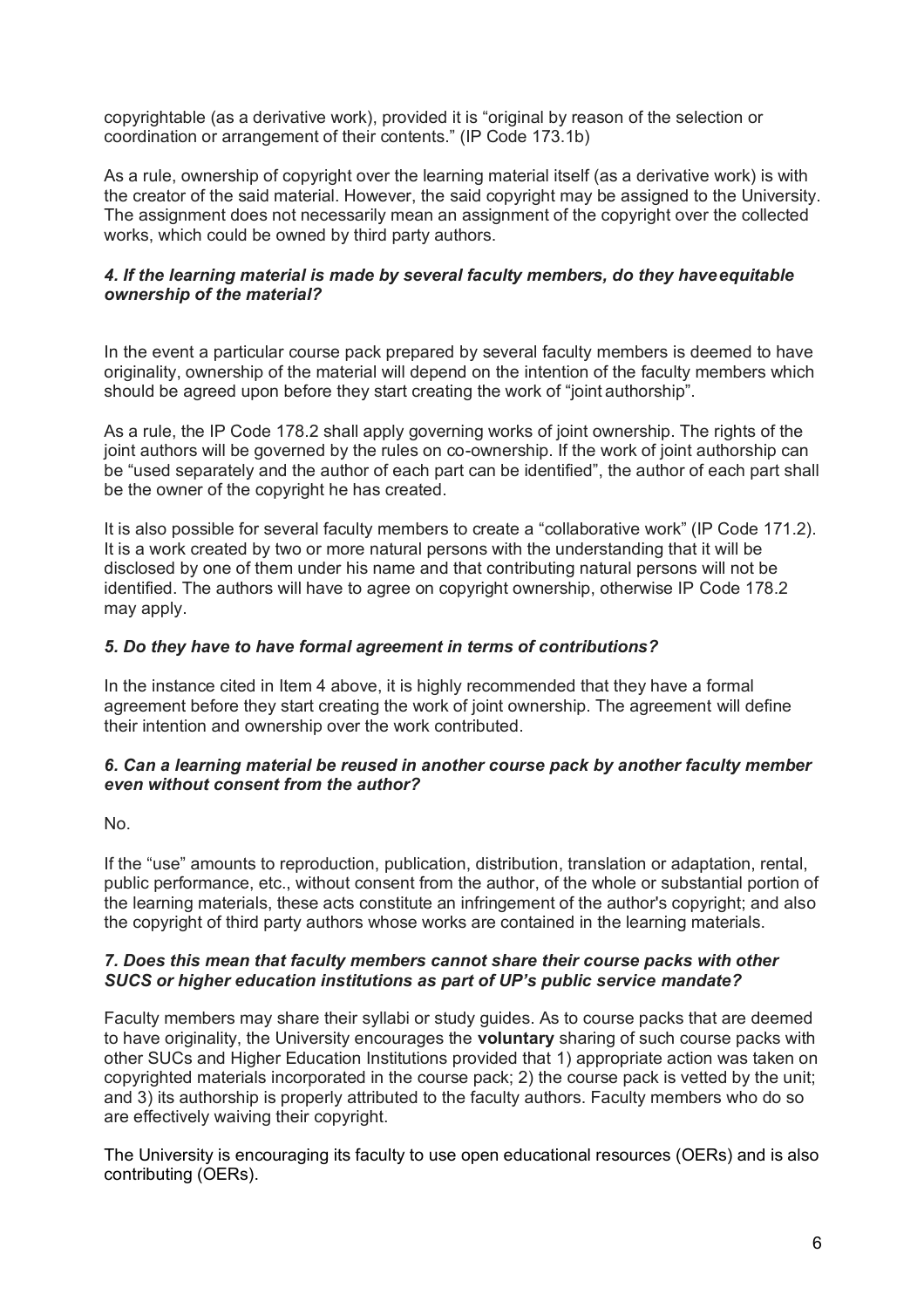Since 2015, UPOU has shared its open education resources (OERs). In particular, the UPOU Networks (https://networks.upou.edu.ph/) serves as an online repository of all UPOU-produced multimedia resources, including OERs, publications, web-streamed lectures/presentations/seminars/university events, radio, and podcasts. A detailed list of these multi-media OERs, currently numbering well over 700 titles, is available on https://www.up.edu.ph/wp-content/uploads/2020/08/List-of-UPOU%E2%80%99s-Open-Educational-Resources-2.pdf, for your perusal.

The UPOU MODeL (https://model.upou.edu.ph/) is the official platform of the UPOU massive open online courses (MOOCs),

Meanwhile, TVUP, the University's Internet TV network, is a multimedia production center, resource center, an OER repository, and a distribution/publication system that delivers free content for information and educational purposes. TVUP has produced more than 400 programs — documentaries, award winning short films, lectures and panel discussions by the country's top scientists, artists, and experts in various fields — that can be accessed on tvup.ph and https://www.youtube.com/channel/UCgHMBsUeTBqZyG8dkGbbVKQ. Its productions can be viewed and downloaded by all for free with open license.

The System Remote Learning Committee has also launched the UP System's website for remote learning at https://sites.google.com/up.edu.ph/gear-up-for-remotelearning/home?authuser=0 which contains curated materials for the use of faculty, staff and students. The curated OERs constitute a living document that grows as new materials are added.

## *8. What constitutes a violation of a copyrighted work?*

There is violation of copyright when third parties perform or do any of the exclusive rights of a copyright owner without the latter's permission, consent or license.

The rights exclusive of a copyright owner include: reproduction, publication, distribution, translation or adaptation, rental, public performance, etc. of a protected work. (IP Code 177)

Hence, any unauthorized reproduction, publication, distribution, translation or adaptation, rental, public performance, etc. of a protected work constitutes a violation of a copyrighted work.

### *9. What will happen when students or faculty members need to access a thesis/manuscript designated "for room use only?" Will there be a way around it?*

We have to review the subscription license if "room use" can be qualified to mean remote access but with protection measures; example, time bound, limited number of access, appropriate notice to students etc. Assistance from the University Library of the CU may be sought for this.

## *10. If you use research papers (or excerpt from them), ideally you ask permission from the authors. What if you cannot reach them, would it be okay just to properly cite them?*

Quoting excerpts from protected works and citing the author of the quoted material constitute fair use. If the act constitutes fair use, there is no need to ask permission from the authors. However, an author has a moral right to be attributed ownership of the work he created (IP Code 193).

The underlying question is how much material was copied or used and whether such copying is fair use. The four factors to determine fair use will have to be applied. If it does not fall under fair use, it will be necessary to contact and ask permission from the authors.